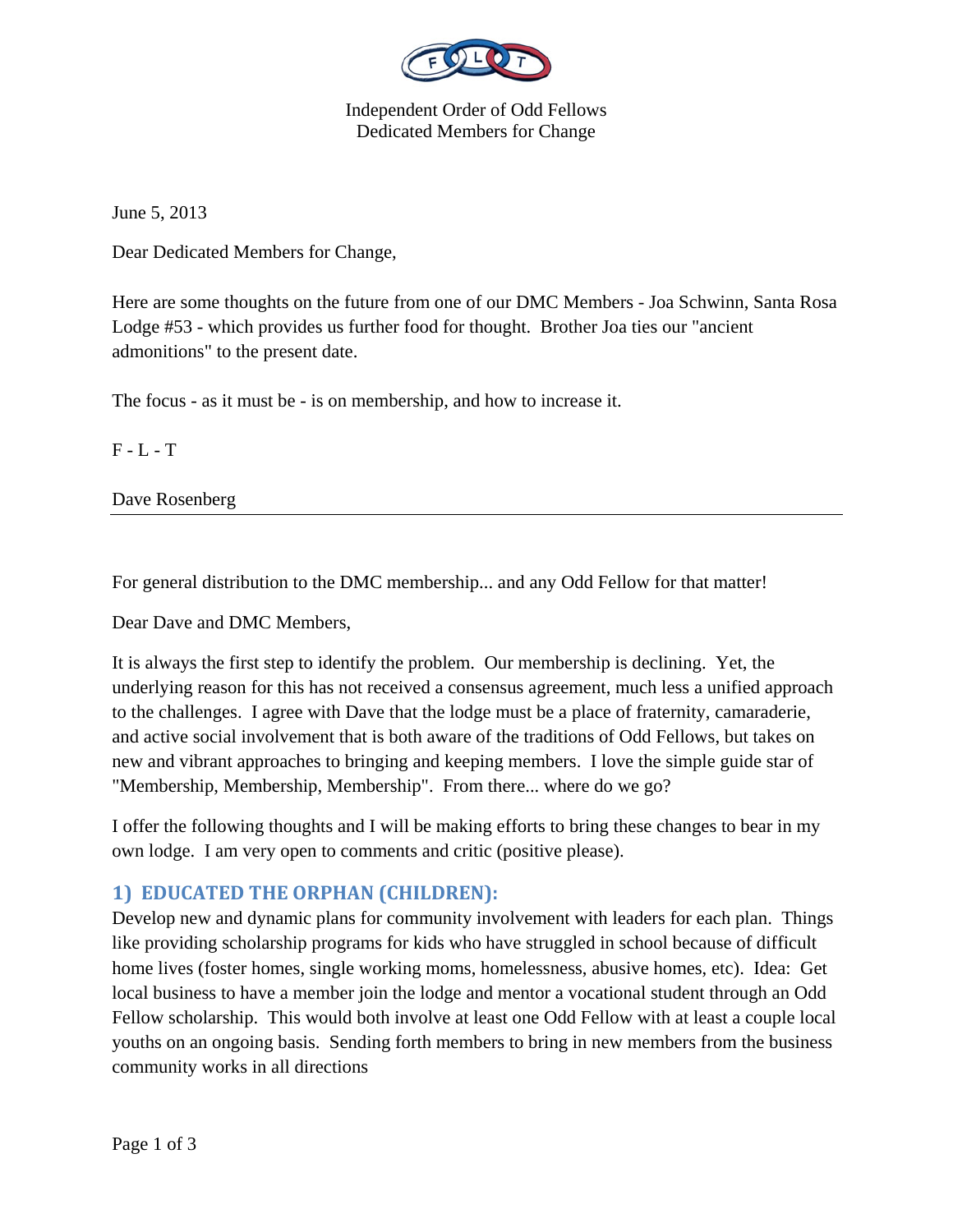

Independent Order of Odd Fellows Dedicated Members for Change

# **2) BURY THE DEAD:**

Provide a higher level of service to the community in dealing with the death of people without family, the indigent, and the care of the cemeteries. We have a "Rural Cemetery" dating back to the mid 1800"s that had fallen victim to vandalism, over growth, and lack of care and maintenance. There were old local families who did not even know they had relatives buried there. A local effort brought a huge community response that cleaned the cemetery up, repaired graves and head stones, and started a recapture of burial data that is still going on. Local families are now aware that there are plots, crypts, and the like that may have an affect on where people choose to be interred. Additionally, the "Potter's Field" could have improvements and burial / cremation cost could be assisted with. Memorial pages could be set up on the internet, etc.

## **3) VISIT THE SICK:**

My wife and I used to take our Golden Retriever, Kona, to visit the bed ridden and oft terminal patients at the hospital. People eyes would light up when he walked in! This works for the homes where the elderly live, assisted living communities, and children services. Kona was our martial arts school (dojo) mascot and all the kids loved him. This is one example of how people can take a little time out of their day to make another person's life so much better. It takes someone with the leadership skills to engender the volunteers and relationships to make this work. Could a members, old or new, be made the champion of the noble cause?

## **4) RELIEVE THE DISTRESSED:**

There are so many opportunities here that the list should not be one where we would need to try and come up with ideas, but to have to limit our efforts. The social needs here are tremendous. The return to the Odd Fellow membership is immeasurable. One example: At our dojo, we hold and event every year that is solely for a charitable cause. This often is the biggest event of the year. People WANT to help. This year we are holding an international level event where the charitable recipients are a summer camp program for abused kids, and our local YWCA home for women and kids (usually victims of domestic violence).

Membership drive ideas to upgrade and make dynamic the following:

#### **The Initiation & Degree Ceremonies**

Both video and live events should be made to create a fresh new face with the new Odd Fellows approaches. I have ideas, as I am sure many do. This should be a collective work to take into consideration old traditions, but the need for new energy. Creative minds can make this work. I want to talk with my crew first before offering ideas. Could be a sensitive area... ???